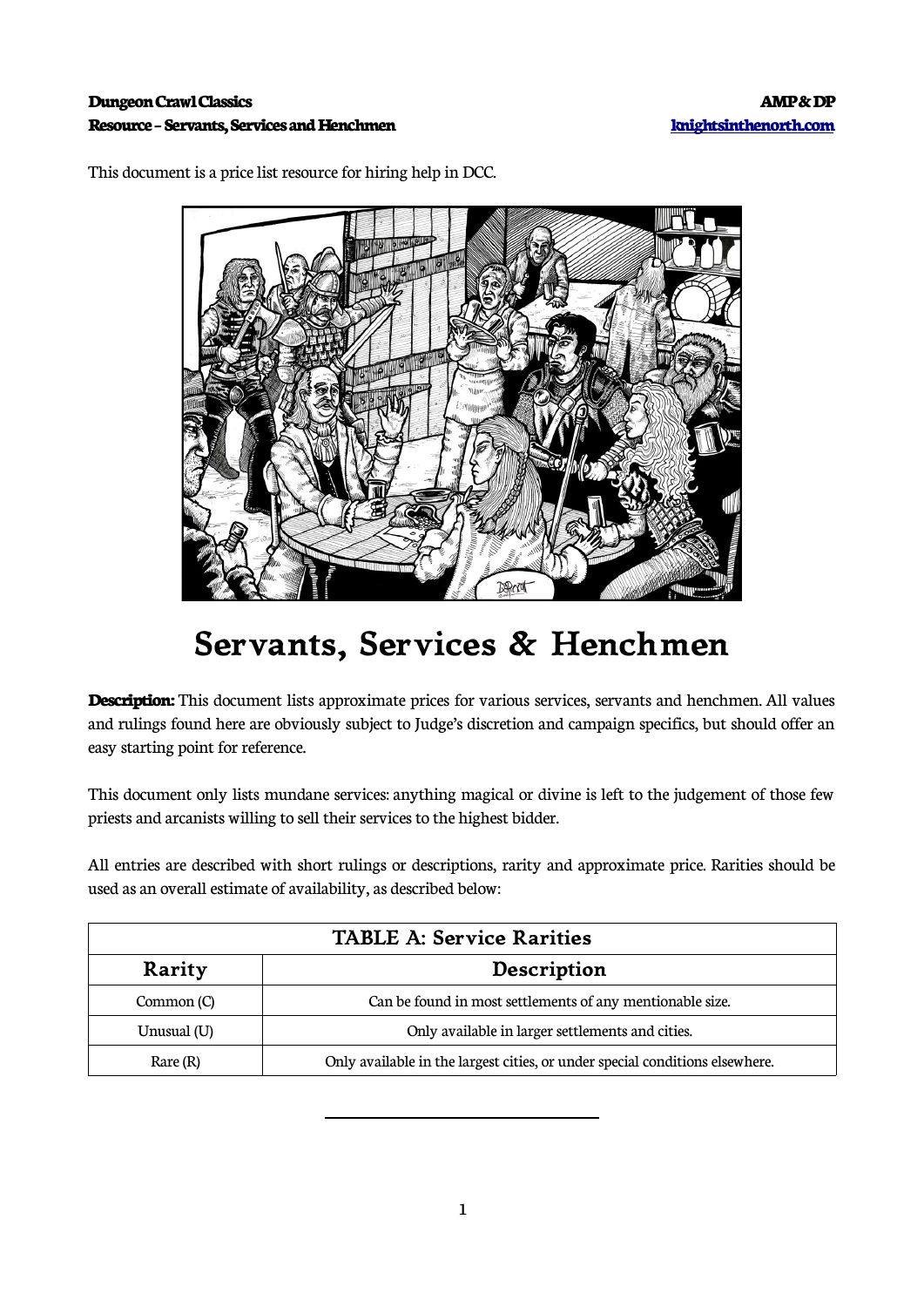| <b>TABLE B: Mundane Services</b>                      |                                                                                                                                                                                                                                                                                                                                                                                                                                                                                                                                                                                                                                                                                 |                                                          |                                       |
|-------------------------------------------------------|---------------------------------------------------------------------------------------------------------------------------------------------------------------------------------------------------------------------------------------------------------------------------------------------------------------------------------------------------------------------------------------------------------------------------------------------------------------------------------------------------------------------------------------------------------------------------------------------------------------------------------------------------------------------------------|----------------------------------------------------------|---------------------------------------|
| <b>Type</b>                                           | Description                                                                                                                                                                                                                                                                                                                                                                                                                                                                                                                                                                                                                                                                     | Rarity                                                   | Price                                 |
| A drink at an inn                                     | Just a beer.                                                                                                                                                                                                                                                                                                                                                                                                                                                                                                                                                                                                                                                                    | $\mathbf C$                                              | 1cp                                   |
| A round for all patrons<br>in an inn                  | A beer, for everyone.                                                                                                                                                                                                                                                                                                                                                                                                                                                                                                                                                                                                                                                           | $\mathbf C$                                              | 1 <sub>gp</sub>                       |
| A meal at an inn                                      | A full meal, keeps you for a day.                                                                                                                                                                                                                                                                                                                                                                                                                                                                                                                                                                                                                                               | $\mathbf C$                                              | 1 sp                                  |
| A night's stay in the<br>common room or<br>equivalent | A bench, maybe a blanket.                                                                                                                                                                                                                                                                                                                                                                                                                                                                                                                                                                                                                                                       | $\mathbf C$                                              | 1sp                                   |
| A private room                                        | Straw mattress and a door to lock behind you (required for<br>full bedrest <sup>1</sup> ).                                                                                                                                                                                                                                                                                                                                                                                                                                                                                                                                                                                      | U                                                        | 5 sp                                  |
| A bath                                                | Something to get rid of the grime of the road.                                                                                                                                                                                                                                                                                                                                                                                                                                                                                                                                                                                                                                  | $\mathcal{C}$                                            | 5 sp                                  |
| Diagnosis of ailment                                  | The soothsayer will identify the ailment correctly depending<br>on d20 roll (Judge rolls in secret, fumbles and crits apply as<br>normal): (1 or less) fumble, Judges should invent something<br>strange and fantastic; (2-5) a false diagnosis; (6-14) correct<br>diagnosis for common non-magical ailments; (15-19) correct<br>diagnosis for any non-magical ailments; (20+) correct diagnosis<br>for any ailment. Rarity and price depend on healer's skill.                                                                                                                                                                                                                 | $C$ (-5 to roll)<br>$U$ (+0 to roll)<br>$R (+5 to roll)$ | $1$ gp/ $C$<br>$5$ gp/U<br>50 gp / R  |
| Healing for a disease                                 | The quacksalver will attempt to cure the disease using<br>mundane means and obscure folk-remedies, success depends<br>on d20 roll (Judge rolls in secret, fumbles and crits apply as<br>normal): (1 or less) fumble, patient's condition worsens<br>significantly (double disease effects, or add new symptoms); (2-<br>5) the treatment is embarrassing and disgusting, but<br>ultimately fruitless; (6-14) common diseases are cured within 1<br>week; (15-19) even the most rare and obscure diseases are cured<br>within 1 week; $(20+)$ anything but the hardiest plagues and<br>divine afflictions are cured within 1 week. Rarity and price<br>depend on healer's skill. | $C$ (-5 to roll)<br>$U$ (+0 to roll)<br>$R (+5 to roll)$ | $5$ gp/ $C$<br>25 gp/ U<br>250 gp / R |
| Healing for a poison                                  | The medicine man attempts to counteract the effects of the<br>poison with antidotes and curatives, success depends on d20<br>roll (Judge rolls in secret, fumbles and crits apply as normal): (1<br>or less) fumble, condition worsens significantly (Judge's<br>discretion); (2-5) the treatment is confusing and useless, no<br>change in patient's condition; (6-14) common poisons, such as<br>animal bites, are cured successfully; (15-19) most poisons are<br>cured successfully, more obscure or magical afflictions are<br>unaffected; (20+) all but divine poisons are cured successfully.<br>Rarity and price depend on healer's skill.                              | $C$ (-5 to roll)<br>$U$ (+0 to roll)<br>$R (+5 to roll)$ | $2$ gp/ $C$<br>10 gp/ U<br>100 gp / R |
| Using a library or                                    | Libraries and sages are rare at best, and charge for their                                                                                                                                                                                                                                                                                                                                                                                                                                                                                                                                                                                                                      | $C$ (-25% to                                             | $10$ gp/ $C$                          |

<span id="page-1-0"></span><sup>1</sup> Full bedrest doubles healing rate for both stats and HP damage. A week spent in full bedrest triples the rate.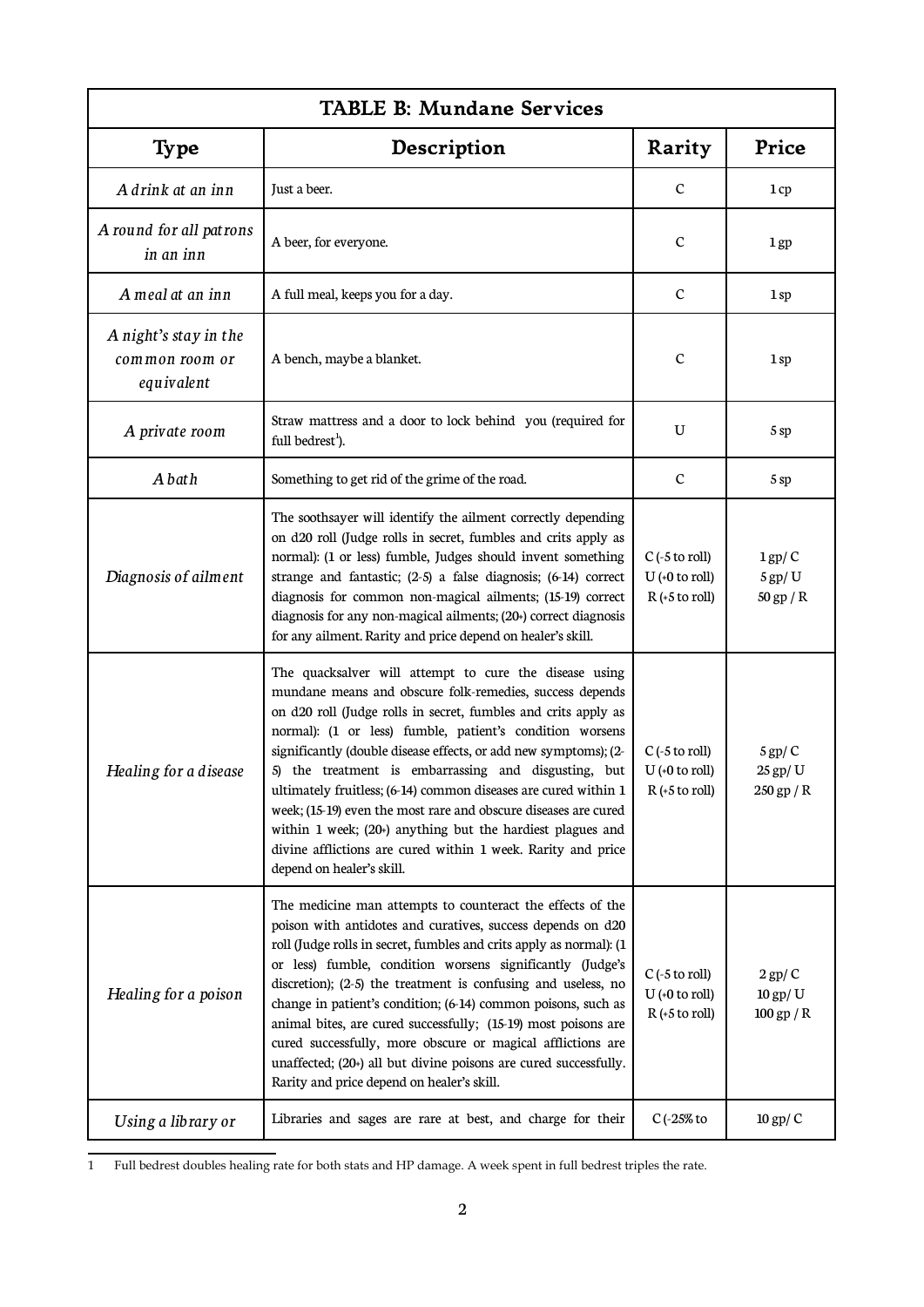| <b>TABLE B: Mundane Services</b>  |                                                                                                                                                                                                                                                                                                                           |                                                |                                                 |
|-----------------------------------|---------------------------------------------------------------------------------------------------------------------------------------------------------------------------------------------------------------------------------------------------------------------------------------------------------------------------|------------------------------------------------|-------------------------------------------------|
| <b>Type</b>                       | Description                                                                                                                                                                                                                                                                                                               | Rarity                                         | Price                                           |
| visiting a sage                   | services accordingly. Use the rules for sages in the DCC<br>rulebook (pg. 434) as reference for research. The more complex<br>the question, the higher the fee <sup>2</sup> , and the harder the roll.                                                                                                                    | roll)<br>$U$ (+0 to roll)<br>$R (+25 to roll)$ | 50 gp/ U<br>$500$ gp $/$ R                      |
| Visiting a fortune<br>teller      | Fortune tellers roam the land, providing answers and<br>divinations to those wishing to part the veil of the future, or<br>the past. Use the rules in the DCC rulebook (pg. 433) as<br>reference for encounters. The more complex the request, the<br>higher the fee.                                                     | U                                              | $1-10$ gp<br>per question                       |
| Renting a pony,<br>donkey or mule | Renting requires a deposit, paid beforehand and returned at<br>the end of the rent agreement, if rented creatures are returned<br>in good condition.                                                                                                                                                                      | $\mathbf C$                                    | 10 gp deposit,<br>3 gp rent per<br>day          |
| Hiring a courtesan                | A soft touch, or a hard one if so desired.                                                                                                                                                                                                                                                                                | $\mathbf C$                                    | $1+ gp$ , depending<br>on quality               |
| A night in a bordello             | A salacious night to remember.                                                                                                                                                                                                                                                                                            | U                                              | $5+$ gps,<br>depending on<br>quality            |
| Renting a riding horse            | Renting requires a deposit, paid beforehand and returned at<br>the end of the rent agreement, if rented creatures are returned<br>in good condition.                                                                                                                                                                      | U                                              | 50 gp deposit, 5<br>gp rent per day             |
| Renting a wagon                   | Requires a deposit, paid beforehand and returned at the end of<br>the rent agreement, if rented items are returned in good<br>condition. Wagons require two draft animals to pull them.                                                                                                                                   | $\mathcal{C}$                                  | 10 gp deposit, 2<br>gp rent per day             |
| Hiring a caravan                  | Includes a wagon, two draft animals, a teamster and a guard.                                                                                                                                                                                                                                                              | U                                              | 20 gp cost up<br>front, 10 gp<br>wages per day  |
| Renting a boat                    | Renting requires a deposit, paid beforehand and returned at<br>the end of the rent agreement, if rented items are returned in<br>good condition. If boat also requires a crew, refer to hiring<br>skilled labourers below.                                                                                                | $\mathbf C$                                    | 20 gp deposit, 3<br>gp rent per day             |
| Hiring a ship                     | Includes a ship, a captain, and a crew of 5 sailors.                                                                                                                                                                                                                                                                      | U                                              | 20+ gp cost up<br>front, 10 gp<br>wages per day |
| Hiring an assassin                | A knife in the dark, some poison in a cup. Common murderers<br>are easy to find, but masters of the craft are rare and elusive.<br>Use stats for the man-at-arms for common murderers, the<br>stats for bandits for uncouth hitmen, and the stats for<br>assassins for the truly skilled few (DCC rulebook pgs. 433-434). | C (murderer)<br>U (hitman)<br>R (assassin)     | 50 gp/ C<br>100 gp/ U<br>1000 gp / R            |

<span id="page-2-0"></span><sup>2</sup> Obviously, most of this is under Judge's discretion, this entry is mostly to provide simple guidelines.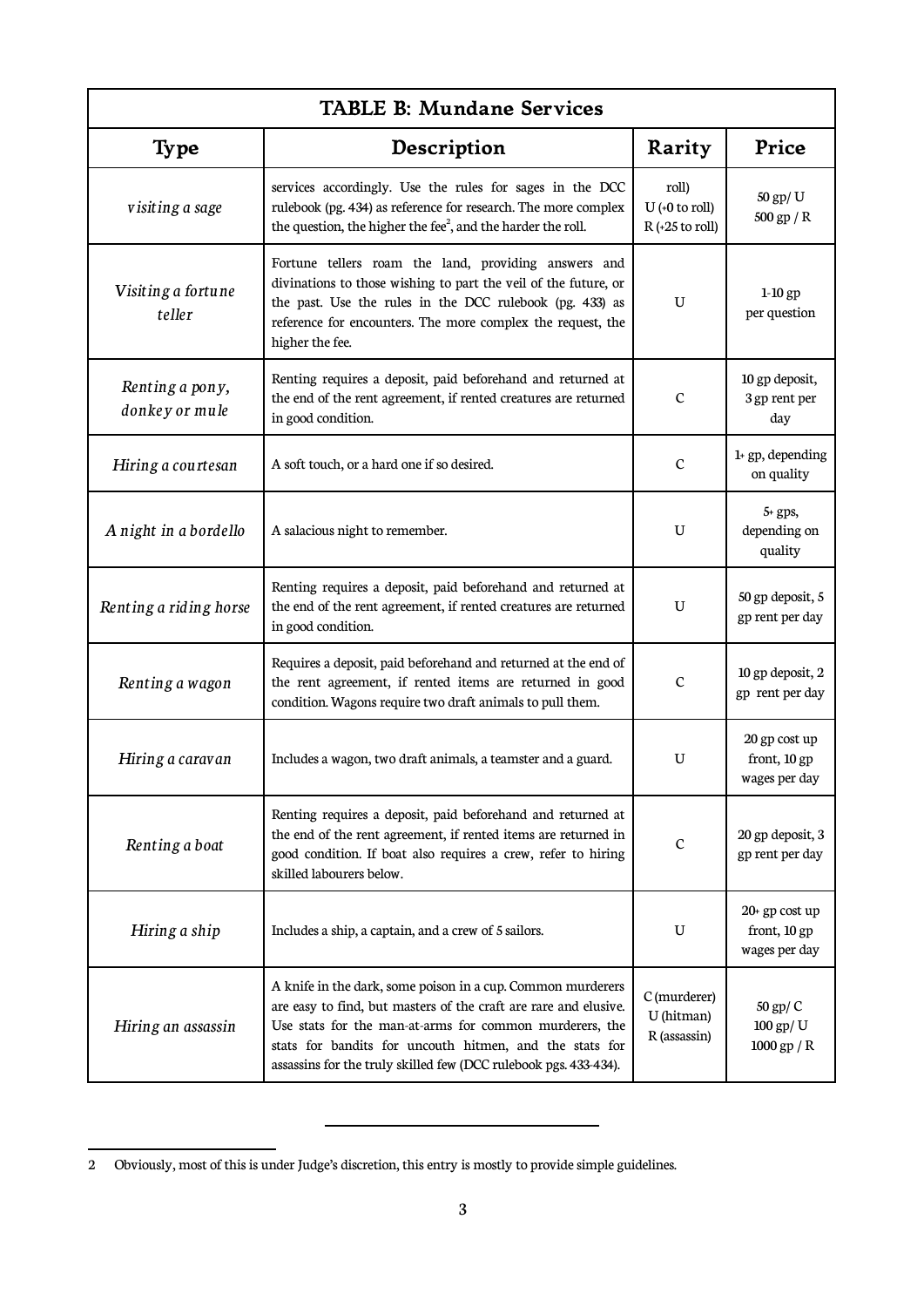| TABLE C: Servants & Labourers <sup>3</sup> |                                                                                                                                                                                                    |                       |                    |
|--------------------------------------------|----------------------------------------------------------------------------------------------------------------------------------------------------------------------------------------------------|-----------------------|--------------------|
| <b>Type</b>                                | Description                                                                                                                                                                                        | Rarity                | Price              |
| <b>Slave</b>                               | Slave pricing depends on quality and health of the<br>specimen, reference pricing here given for a healthy adult.<br>Owning slaves may or may not be legal, this all depends on<br>the Judge.      | Judge's<br>discretion | 50 gp              |
| Menial labour                              | Only training they need (or understand) is pointing and<br>shouting. Double price per day if room and board is not<br>provided by wagemaster.                                                      | $\mathcal{C}$         | $5 \text{ cp/day}$ |
| Skilled labour                             | Anyone who's craft requires skill or training, such as<br>sailors, farmers and hunters. Double price per day if room<br>and board is not provided by wagemaster.                                   | $\mathcal{C}$         | $1$ sp/day         |
| Artisan                                    | Specialist creators, whose craft requires an apprenticeship,<br>such as blacksmiths, wainwrights and poets. Double price<br>per day if the artisan is forced to work outside of their<br>workshop. | $\overline{U}$        | $1$ gp/day         |
| Master Artisan                             | Fully trained virtuosos of their craft. Double price per day if<br>the artisan is forced to work outside of their workshop.                                                                        | $\mathbb{R}$          | $25$ gp/day        |

| TABLE D: Henchmen <sup>4</sup> |                                                                                                                                                                                                                                                                                                                           |               |                              |
|--------------------------------|---------------------------------------------------------------------------------------------------------------------------------------------------------------------------------------------------------------------------------------------------------------------------------------------------------------------------|---------------|------------------------------|
| <b>Type</b>                    | Description                                                                                                                                                                                                                                                                                                               | Rarity        | Price <sup>5</sup>           |
| Torchbearer <sup>6</sup>       | Just common men, searching for adventure. Roll a random<br>0-level character. Torchbearers must roll additional morale<br>checks when under duress (Judge's discretion). Though<br>common, smaller settlements have only a limited number<br>of torchbearers available, while larger cities may have an<br>overabundance. | $\mathcal{C}$ | 3 gp hiring fee, 3<br>sp/day |
| <b>Hunter</b>                  | Skilled trackers and scouts, used to moving about in the<br>wilderness. Use the stats for the man-at-arms (DCC<br>rulebook pg. 434), but replace the axe with a shortbow;<br>hunters roll relevant skillchecks (tracking, searching,<br>perception, etc.) on increased dice.                                              | $\mathcal{C}$ | 5 gp hiring fee,<br>5 sp/day |

<span id="page-3-0"></span><sup>3</sup> Servants will refuse any physical risk to their person, and cannot be persuaded on adventure (slaves are obviously an exception, and I'll leave handling them to Judge's discretion).

<span id="page-3-1"></span><sup>4</sup> Henchmen may sometimes be open to take a portion of the loot as a reward instead of a daily wage. These negotiations are left to the Judge and the players.

<span id="page-3-2"></span><sup>5</sup> Henchmen require the wagemaster to provide room, board and travel expenses for them.

<span id="page-3-3"></span><sup>6</sup> At Judge's discretion, players may funnel experience to torchbearer henchmen: leveling them to  $1<sup>st</sup>$  level rids them of the henchman status, and allows the leveling player to take them on their roster as a personal playable character.